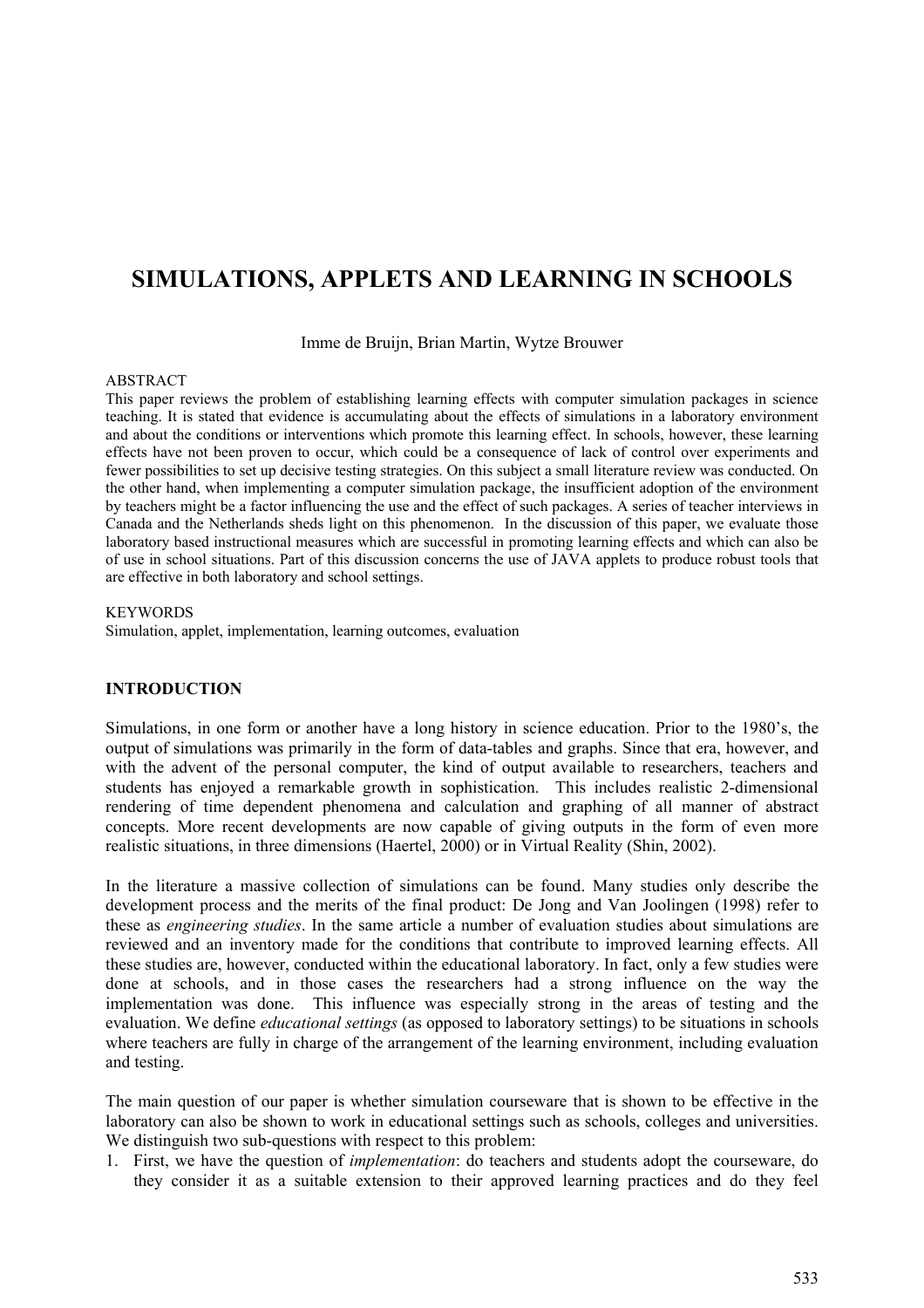comfortable using it? To answer this question we have reviewed recent literature and interviewed some experienced teachers.

2. Secondly, evidence should exist showing that simulations work in an educational setting and that the learning results are at least as good as those obtained via traditional instruction. We searched for this evidence in the literature and we discuss what kind of evaluative research will be needed to get such evidence. Most of our own experiences are in the field of physics, but we shall also make use of findings from other sciences.

In recent years a large number of simulations have become available in the form of *applets.* Many of these are written in *Java*, which enables the simulations to be distributed easily and cross-platform via the world-wide web. Almost all publications describing such simulations are, however, of the *engineering* type, and only few of them discuss implementation issues. We shall describe two studies (one unpublished as yet), in which a more extensive evaluation has been carried out to identify learning effects by using simulations in a practical context.

Our study will first give an overview of the results of former evaluation studies in laboratory settings and then discuss the implementation question: under what conditions do teachers and students adopt simulation programs for scientific discovery learning? We shall then treat the problem of evaluating simulation packages in educational settings, including the use of applets. In the final discussion we shall give some recommendations for further research

# **METHOD**

In a review paper by De Jong and van Joolingen (1998) a large set of studies about simulations and their learning effects were summarized. Their overall conclusion is that better learning by simulations is accomplished only when the students are guided in their discovery. Without guidance or structuring the task, many learners exhibit unstructured behavior, driven by local decisions instead of planning or working towards a goal. We regard this article as a guiding document for our study, summarizing what has been reported until 1998. The studies that were analyzed by De Jong and Van Joolingen were all of the laboratory type, according to the definition in the introduction: The researchers, not the teachers, were in charge of evaluation and testing.

To get information about reported findings from 1998 until 2002 we performed three searches in two databases. After inspection this yielded six articles, containing information related to our questions. We added to this information (1) the findings of the second and third author evaluating their MAP-project (Martin et al., 2001) and (2) findings from some other studies that we knew and did not yield from the literature search (mainly form CBLIS conferences). At last we conducted a study, on the basis of a short questionnaire, among physics teachers in Canada and the Netherlands, to get answers on the issue of courseware adoption by teachers.

### **RESULTS**

### **Literature searches**

Two searches were made on the *ERIC* database, with restriction in publication date 'after 1997', first with keywords *science, simulation* and *education*, afterwards with *physics, simulation* and *education*, in titles and abstracts of documents. The first search yielded 24 'hits', the second search only two. With replacement of the keyword *education* by *applet* not a single document appeared. A search, with the same restriction in publication year, in the *Science Direct* search space, with keywords *simulation* and *applet* yielded12 hits.

From the resulting documents (38) first contemplating and summarizing documents were excluded, not mentioning new studies, leaving 16 documents. At last we excluded 10 documents that only described the design of courseware, without experiences on learners; the articles by Reed and Afjeh (1998) were in this class and will be mentioned as example. Six articles resulted that contained relevant information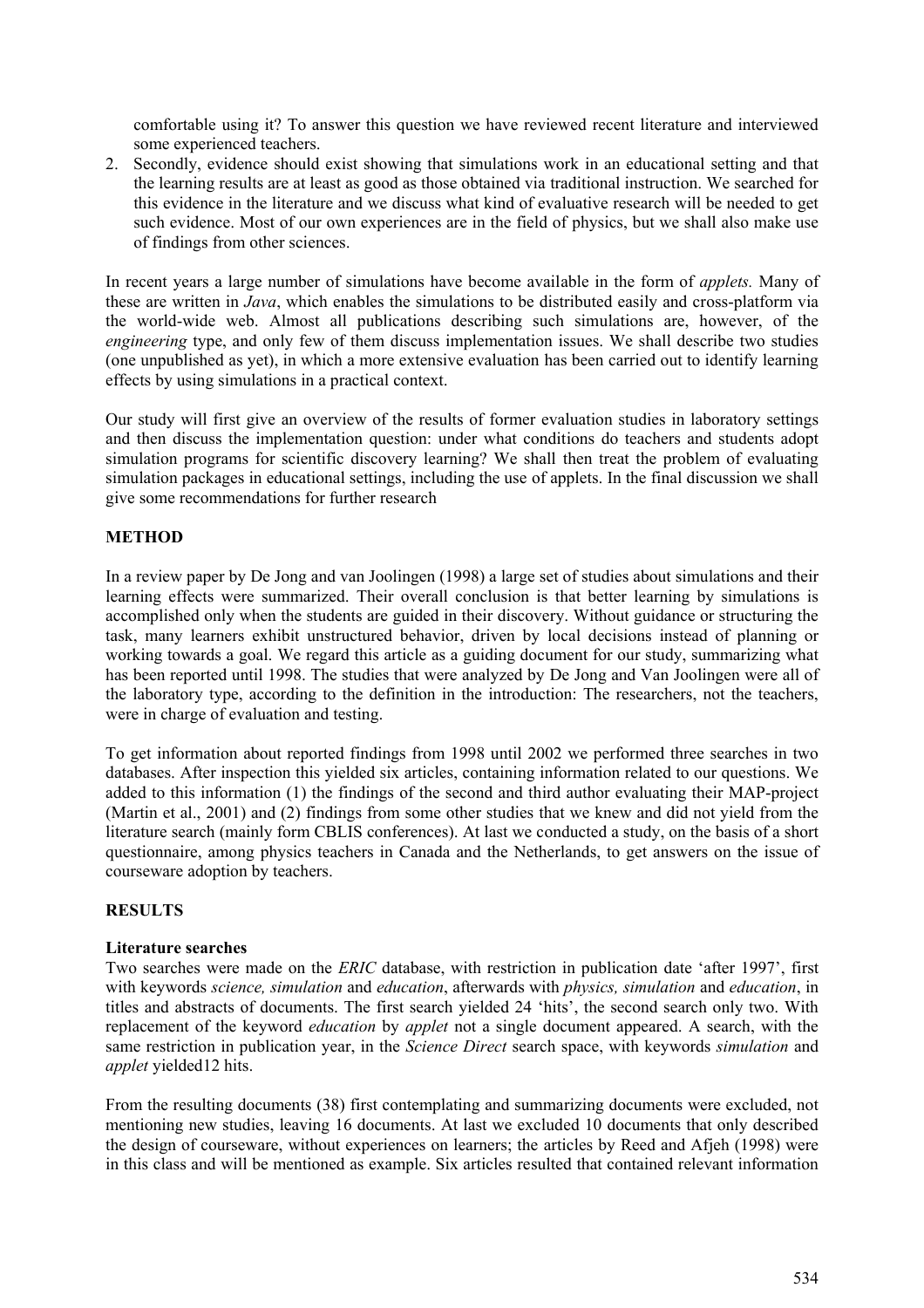with respect to our questions: Bayraktar (2002); Dwyer & Lopez (2001); Hmelo & Day (1999); Kelly (1998); Scanlon et al.(1998) and Windschitl & Andre(1998).

#### **Simulations with various types of learning outcomes**

Papadouris and Constantinou (2001) stress the importance of a careful analysis of the potential contribution of ICT materials to the development of learners' competencies and the capabilities of 'tools' to add to the learning environment. Following this recommendation we shall first make a distinction between three types of simulations, depending on the expected learning outcomes.

First we notice a type of learning activities by ICT-driven simulations, where students work with models and try to extract regularities by careful experimentation. Typically the simulation obeys rules from a 'hidden model'. The task for the learner is to discover these rules and other characteristics of the model, by inferring them from data obtained by experiments in the simulation. It is often supposed that this activity gives rise to an induction process, which is also the basis for acquiring conceptual knowledge. In terms of learning psychology, this should lead to the formation and tuning of schemas, a kind of network in long term memory where concepts function as nodes and relations are connections between nodes. Tuning of schemas, then, makes the connections stronger and the entire schematic matrix more interconnected. We shall confine ourselves in the remainder of this article to this kind of learning.

Secondly we distinguish a kind of learning as described by Papadouris and Constantinou (2001), which refers to model phenomena in physics by means of modeling courseware. Here the objective is to grasp the essentials of the phenomena and reflect them in a model of that phenomenon. This, it is thought, contributes to growth in cognitive skills for making and using models. Accumulation of those models could lead to a more in-depth view of physics and on the coherence of physical models. Van Heuvelen (2000), who takes the position that knowledge about the physical world becomes more abstract, through generalization of rules over different contexts, also describes this. Psychologically the focus is on integrating schemas, as described above, into macroschemas, covering a greater part of the physical world. The difference with the first type of learning is in the status of the model: in the first type the model is pre-constructed whereas in the second type the model has to be constructed by the learner. Both types are meant as an environment for self directed and 'constructivistic' learning.

There exists a third type of learning, which can be described the acquisition of proficiency in running a process and making decisions in critical situations. This objective occurs in the study by Reed  $\&$  Afjeh (1998), where the working principles of an apparatus, a gas turbine, are contained in an applet. The student could not only discover those principles, but also be in control of that apparatus. This is an *engineering* study: only the package is described but no results with learners are reported.

#### **Effects of simulations on conceptual learning**

The review by De Jong and van Joolingen (1998) yields some instructional measures that yield better learning effects. First, access to domain information helps, but only if it is offered just in time (JITinformation) and not when the instruction begins with supplying this information. Secondly, providing assignments (questions, exercises, games) that focus on the relevant variables shows improvement of learning. One recent study from our literature search, to be treated later on, gives new confirmation to this point (Hmelo & Day, 1999). Next, model progression in complex simulations makes a difference: it has been shown that introducing complex models step-by-step is beneficial for understanding. Finally, the actual structuring of the learning environment can also aid or inhibit learning, but this factor is less well understood. Two studies from our literature search (Windschitl & Andre, 1998; Dwyer & Lopez, 2001) give additional evidence, we shall come back later on this point.

Another conclusion by De Jong en Van Joolingen is that working with simulations often produces learning outcomes not always measured with conventional tests, but results in what is called *intuitive knowledge*. This is a kind of implicit conceptual knowledge which becomes evident in predicting the progress of a simulation after changing one of the parameters; it seems to be valuable as long as the simulation occupies the student.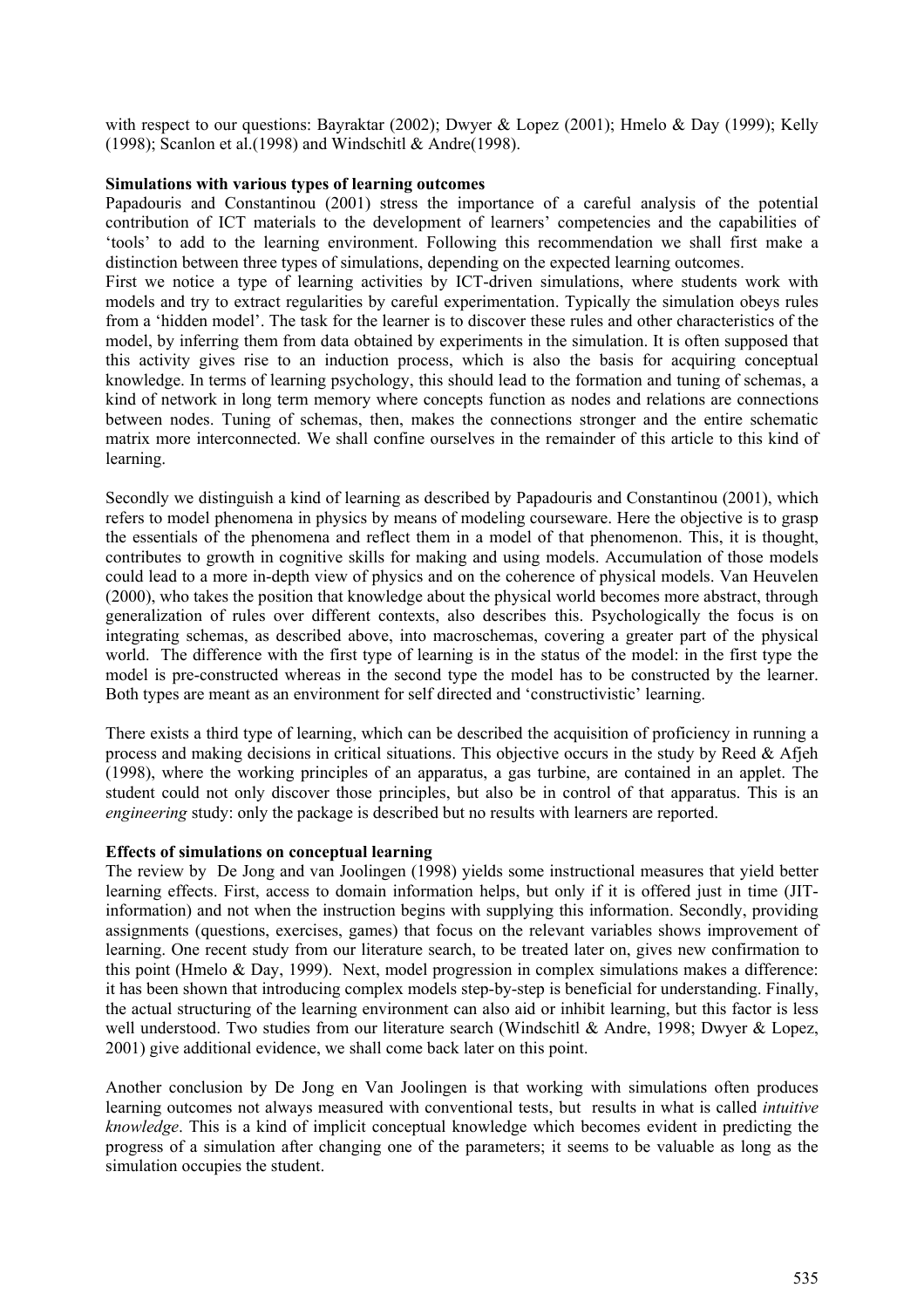From the literature search resulted a study by Bayrakter (2002), containing a meta-evaluation of experimental effects with CAI-based instruction in secondary and college science education. The overall positive effect size turns out to be .273, which can be interpreted as: an average student in an experimental CAI group exceeds the achievement of 62% of the students getting traditional instruction. This effect is small but consistent. For studies where the CAI was in the form of simulations the effect size was .391. Indications are found that the effectiveness is better when CAI is used as a supplement to traditional instruction (CAI-alone settings are less effective) and when the student-computer ratio is higher (one student per computer is most effective). It is not sure that all studies in the meta-evaluation measured growth of conceptual knowledge, but most examples give an indication that this is the case.

#### **Implementation and adoption of simulations by teachers**

In field applications, the beliefs and educational worldviews of teachers and tutors play a role. Steinberg (2000) describes the use of simulations in physics at college level, but he also makes a restriction with respect to the exclusive use of those packages. There is an opinion among science teachers that the discovery process should reflect in some sense scientific reality, which calls for authentic experiments instead of simulated experiments.

> "....are we encouraging students to think that the process of doing science consists only of extracting the right answer from some all-knowing source?..." (Steinberg, 2000, p. S40.)

To understand this better, we performed a study on the acceptance of simulation programs among physics teachers, in Canada and in the Netherlands. We asked if they would be willing to take part in a  $-$ hypothetical– educational experiment, involving their 10<sup>th</sup> or 11<sup>th</sup> grade class. The experiment would occupy 75% of lesson time with a package of simulations devoted to the study of *mechanics.*  Instructions on how to use the simulations, worksheets and tests would be supplied by the researchers; hardware considerations and support in installation would not be a problem and the content of the package would be in line with the textbook. Students results would be handed in (anonymously), together with log-files and results on a questionnaire, which would require another 15 minutes.

As well, teachers were asked additional questions that may influence or cause them to revise their answers. These were: Would their answers be altered if:

- (1) the conditions are such that no other experiments than the simulated ones would be allowed, or
- (2) if results from a laboratory study indicated that the simulation approach yielded superior learning, or
- (3) the testing could be done by the teachers themselves, or
- (4) the simulations are in the form of applets which are also available at internet so student could work on them at home.

In the Netherlands five experienced teachers were interviewed. Two of them were willing to take part in the experiment, even with option 1: no real experiments allowed; one of them made the restriction that he would have a try-out with a small group. The third teacher would take part, but not under option 1: he liked to be free to fill in the rest of the time in his own manner. The fourth teacher would hesitate to take part, because he had bad experiences with using simulations and learning effects from it: he would participate, however, under option 2: results available from laboratory studies about good learning effects. The fifth teacher rejected the proposal, because he needed more than 25% of lesson time for other things to do with students, especially in teaching mechanics (this argument was also mentioned by the fourth teacher). If the time for the simulation package were 50% or less, he would possibly participate, after inspection of the material by himself, but certainly not under condition 1. Four of the five teachers indicated that the availability of simulations as applets on the internet would positively influence their viewpoint. Three of them mentioned serious problems in doing the tests, unless the appointments were made about one year before when the testing and examination plan was not yet fixed. In conclusion, all kinds of answered were registered in the Netherlands, with 3 of 5 teachers showing a disinclination to use the simulations if real experiments were excluded from the study.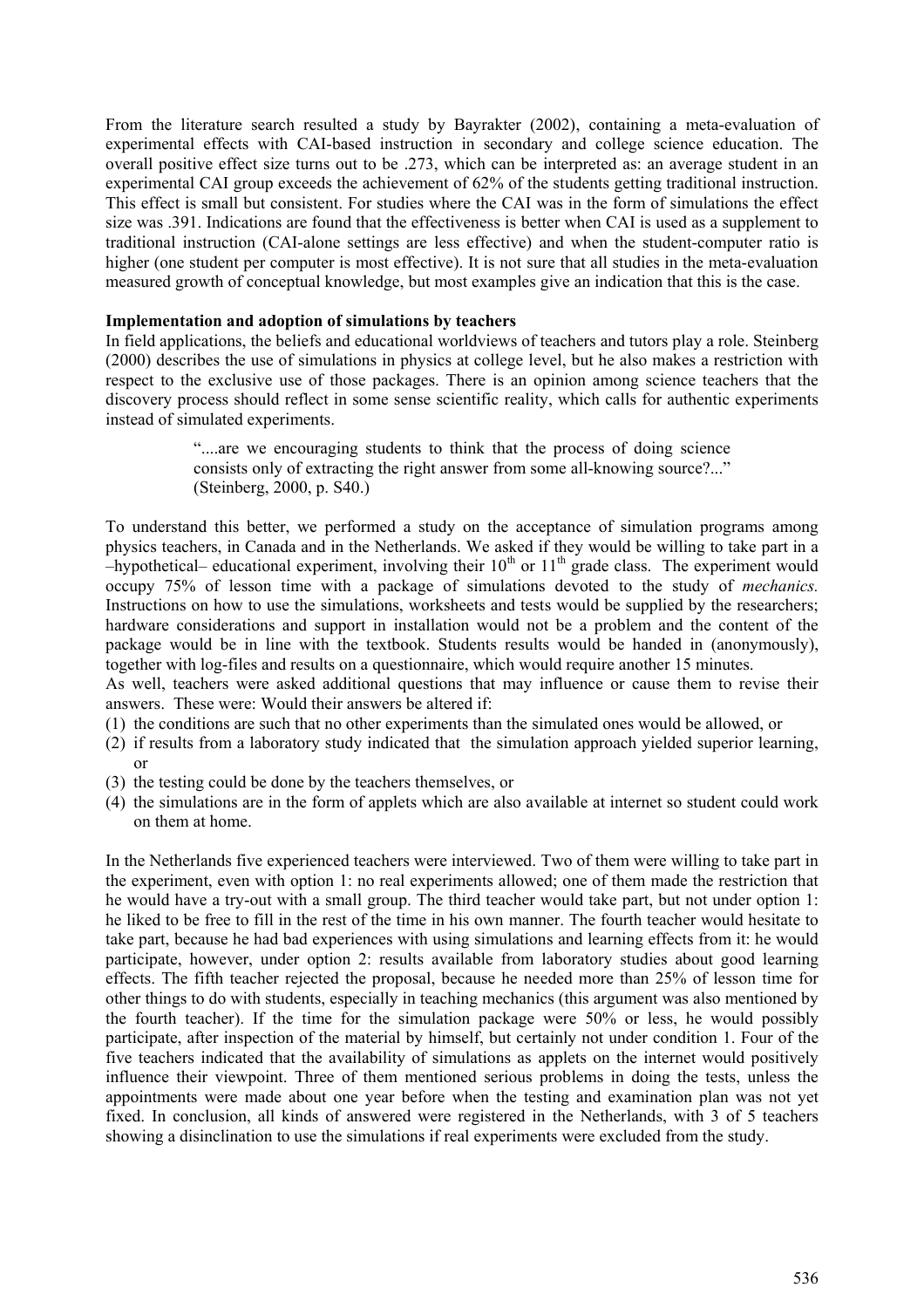In Canada six teachers responded to the questionnaire. Three of them would participate in the project, one teacher would probably refuse because too much time would be devoted to it and he would definitely do the testing himself. Two respondents hesitated, one of them would come in under condition 2 (laboratory studies point out a good learning effect), the other one would let it depend on the view of the nature of science as reflected in the package. Four of the six Canadian teachers would certainly not participate if there were constraints in doing real experiments (option 1), for one teacher that would be a problem in one course but not so much in another course. Most teachers consider it as an advantage when the materials are published on the web as applets, one even required the availibility of the materials.

Canadian teachers often mentioned constraints in their situation, concerning shortage of hardware (4) or commitment to central examinations or curriculum (3); one respondent (who would participate) feared that students would not perform well on the central examination. Excluding those constraints, the answers by Canadian teachers match very well with their Dutch colleages. Canadian teachers put somewhat more emphasis on doing real experiments.

### **Simulations by applets**

There are a few examples where the implementation of applets in teaching has been reported. Most of the reports are of the engineering type, containing no information about learning effects. From the description, however, the impression remains that the teachers are quite satisfied with the materials and that the implementation in school practice has been successful. Dancy et al. (2002) describe a case in which a student is offered a range of optics problems, using modifyable applets. The package gives rise to enthusiastic classroom activity, so the adoption by students seems to be good. A similar study (unpublished, spring 2002) by Anderson and Martin was conducted during the collaborative development of applets for use in Canadian high schools. The collaboration was between the Modular Approach to Physics project (Martin et al , 2001) and Alberta Learning – the provincial ministry of education for the Province of Alberta. This project was a unique blend of developer (MAP) and implementers (Alberta Learning) working within a school environment. The study involved  $11<sup>th</sup>$  grade students (N= 35, 16-17 years of age) and the use of an applet to investigate 2-dimensional accelerated motion. Some student comments are given in Table 1.

Table 1. Student comments while working with a simulation applet investigating 2-dimensional accelerated motion

- "This gadget really helps visualize it!"
- "I can see it happening."
- "It was nice to see the ball moving so we can picture the skateboarder or whatever we are looking at"
- "… good assignment …"
- "The assignment was good, but it would be better if it did not take 10 minutes to get into the program. I could probably do it from home much faster"
- "It would have been okay, except for the problems with the computer"
- "This program is interesting, but not for a very long time"
- "I thought learning this way was extremely difficult and hard to understand. I prefer note taking and chances to ask you questions when they arise."
- "I'm not good with the computer too slow of a connection"
- "This was awesome and fun"

It is clear from this study that, while not all learners enjoy the use of applet-based simulations, there is a strong sense of approval by most learners. The study's principal investigator (Anderson) concluded his report by stating:

"Overall, I was personally very pleased with the lesson/applet and feel that students now have another very powerful technological resource to help them visualize a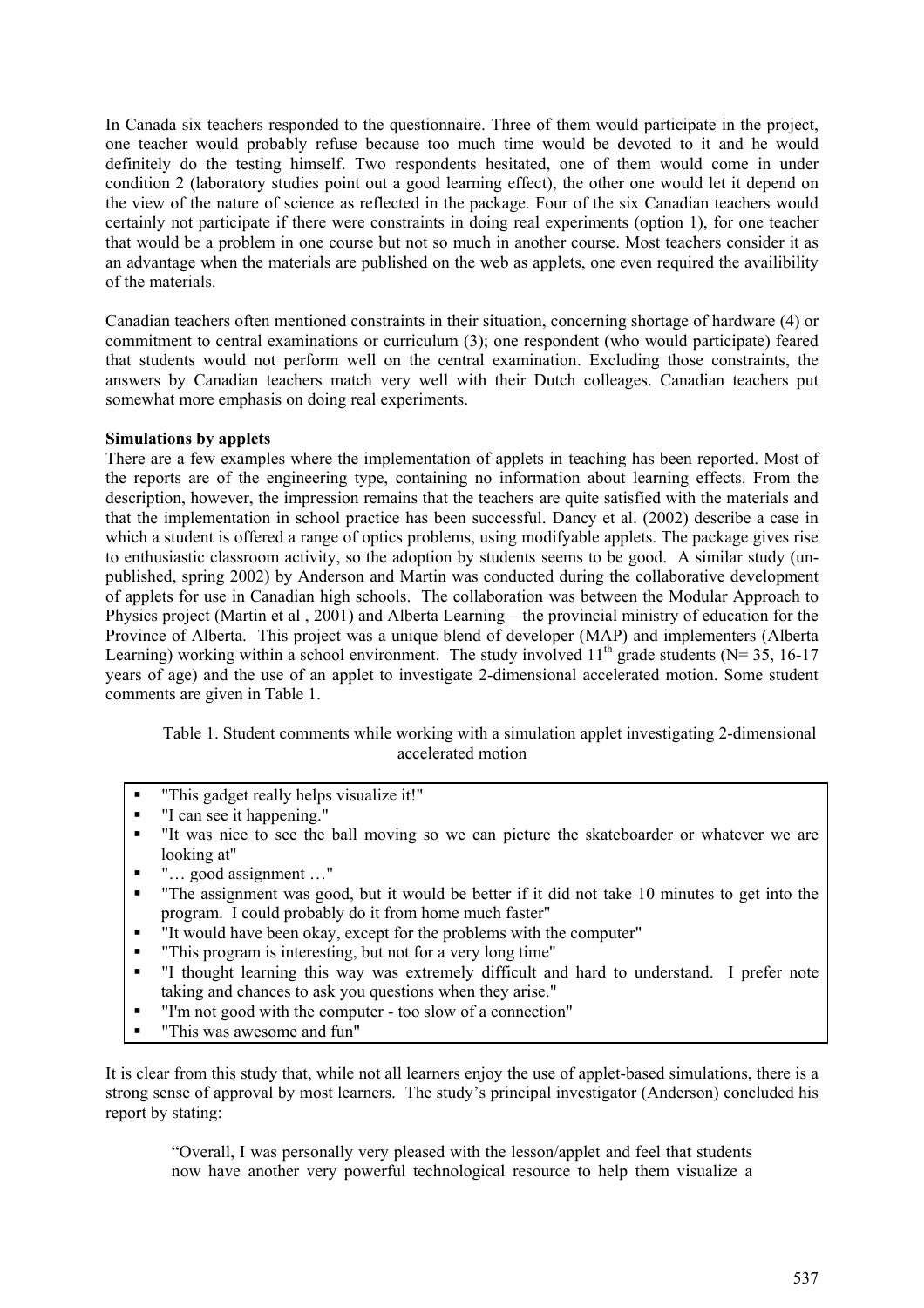dynamic physical concept. However, in order to deliver the full potential of the resource many factors (some technical, others not) need to be taken into account. The lessons/applets will have the most impact when they are used to supplement and enrich a multimedia course that includes a variety of teacher and student centered activities. Furthermore, the instructor and pupils will need to be confident in the delivery system and be willing to take some risks in order to obtain the full potential of the resources."

Both reports mention the need to have well crafted instructions to shape student activities.

From these reports, and from the reactions of teachers in response to our questionnaire, we conclude that simulations by applets are as effective as other simulations, with an additional value because they can be made available for students on the Internet. We believe that all indications on how to design instructions around simulations also apply to the design of the instructions around applets.

#### **Learning results in school situations**

In the introduction we developed the position that learning effects by using simulations should be established in schools by using teachers' evaluation instruments. Now we should, however, weaken this point, as we found not a single study in the literature where this kind of evaluation instrument was used. Taking this new position we can mention five studies where an evaluation is made of the learning effect of simulations in a school situation.

Windschitl and Andre (1998) used simulations of the cardiovascular system in a course on human anatomy and physiology for non-biology majors among university students. They had two experimental conditions, both with simulations: an exploratory group getting so called *constructivistic* instruction and a confirmatory group. The confirmatory group followed prescribed steps to confirm information from lectures and written materials, whereas the exploratory group was stimulated to create and test their own hypotheses. Windschitl and Andre conclude that the *constructivistic* instruction yields better learning results, in particular on questions reflecting misconceptions about the cardiovascular system (conceptual change). This effect was far more pronounced for students having more advanced epistemological beliefs then for students with less advanced beliefs. By using students from a pilot study as a control group, they established an increased learning effect for both 'simulation groups'.

Hmelo and Day (1999) report on the use of a simulation in a case study for medical education (first year university). In one form of the simulation, questions were incorporated to get students focussed to bridge the gap between the problem situation and conceptual science knowledge. The control group was given the same simulation without questions. Both groups learned from the simulation, but the experimental group gave more complex and higher level formulations in a task to summarize the evidence from the case. It was concluded that good questions promote conceptual learning.

Dwyer and Lopez (2001) investigated the effects of simulations in various phases of the learning cycle in earth science education for upper elementary and middle school science students. Simulations appeared to be most effective in preinstructional and exploratory phases, especially when students got specific guidance from their teacher. It is hypothesized that the activities elicit and challenge students' alternative conceptions.

Zhou, Brouwer and Martin (2003) report on the outcomes of the MAP-project (Martin et al. 2001, Austen et al., 2001) in particular in attaining goals of enhancing conceptual learning through the use of applets. They used a test derived from the well-known Force Concept Inventory or FCI-test for conceptual knowledge in mechanics (Hestenes et al., 1992). Experimental groups and control groups are instructed by regular instructors, in the experimental groups applets are used. The aim of applets is to confront alternative conceptions about physics phenomena with clearly conceptually challenging experiments. In most cases experimental groups show a significant better growth in conceptual understanding. For some experimental groups the effect was less pronounced, a fact that could be explained in retrospect by the sequencing of the simulations and learning activities in the lessons. It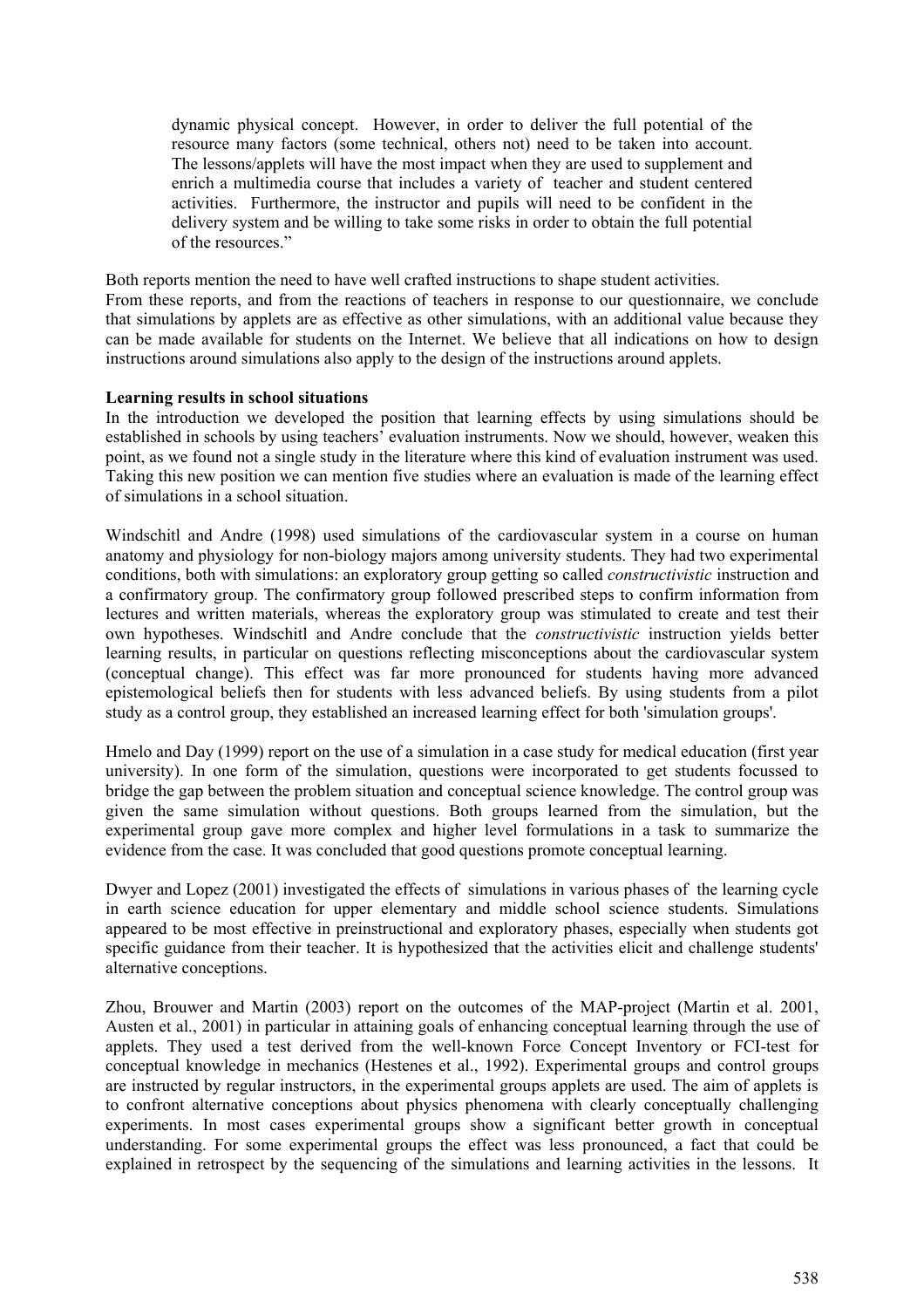became clear that the use of simulations during the introduction of a new topic was more useful and motivating than using the simulation applets as verification instances of the concepts developed in the lesson. As one instructor put it (Zhou et al., 2003): " If I used applets after the theory, students did not pay any attention to them. They already knew what would happen….In the fall I used applets most often in the beginning of the class." The discussion with the instructor indicated that there was a need to teach instructors when and how to introduce these constructivist applets into the lessons. The advice is in line with the findings by Dwyer and Lopez (2001) cited above.

Scanlon et al. (1998) evaluate three courses in the Open University science curricula containing computer tools, one of them consisting of a simulation; in fact it is not a classroom application but an example of distance learning. The authors point to the difficulties in evaluating in a such a setting, they use evaluation techniques like questionnaires, interviews, a computer conference and delayed post-tests. These techniques are laborious and expansive but considered irreplaceble. Nevertheless they can not point out learning effects from the simulation, those are only 'defendable' or 'probable'. The arguments about evaluation techniques could be applicable to the testing of learning effects in classrooms.

### **DISCUSSION AND CONCLUSIONS**

In writing this article we had to change our definition of what we considered as a *school situation* when considering the learning effects of a simulation package. In the introduction we mentioned that the instructor should set up the testing, but in the description of indicative studies we dropped that condition. This argument is inspired by the conclusions in the study by Scanlon et al.(1998), stating that sophisticated and laborious evaluation techniques are needed to prove special learning effects in computer-based courses. We have to admit that good research in the educational field can hardly rely only on teacher made tests and we now advocate that the test for learning effects in a practical situation should be designed and prepared by researchers (perhaps in an action-research model with experienced instructors). Of course, it is wise to have instructors cooperate in devising the test and it would be hard to insert test items that they do not support. If there is a connection between the test to be used and the examinations, the test should be appointed long before the actual implementation to give room for adaption of the examination schedule.

Our second conclusion is that simulation applets do not appear to raise any unique problems in the instructional process. In fact, not a single teacher, in our interviews, pointed out any major problems with the use of these applets. Rather, they saw only an advantage when applets were made available on the internet to work with outside of school.

Another remark results from our teacher survey: instructors differ quite strongly in their opinions about what should be contained in good instruction and many of them insist on leaving room in the curriculum for real experiments alongside the simulations. Designers of learning packages should have a clear picture of the opinions among the instructors they plan to deliver it. Some instructors can be persuaded if there are laboratory studies confirming the learning effects. In some cases instructors should be teached how to use the simulation package in order to obtain good learning results.

In constructing the learning sequences which should 'surround' simulations, several considerations are of interest. From laboratory studies a set of recommendations emerge for what type of instruction will give good learning effects. These recommendations include (1) access to domain information just in time (JIT-information), (2) providing assignments (questions, exercises, games) that focus on the relevant variables, (3) model progression in complex simulations and (4) structuring of the learning environment in some way. From our review of some recent studies, conducted in educational settings, we found confirmation for the first principle: domain information should be given after presentation of a simulation, in order to keep learners interested. The positive effect of guiding students with questions is found again by Hmelo and Day (1999). With respect to the fourth recommendation we found an indication that a *constructivistic* structure for the instruction, where learners have to formulate hypotheses themselves, yields more learning effect (Dwyer and Lopez, 2001; Zhou, Martin & Brouwer,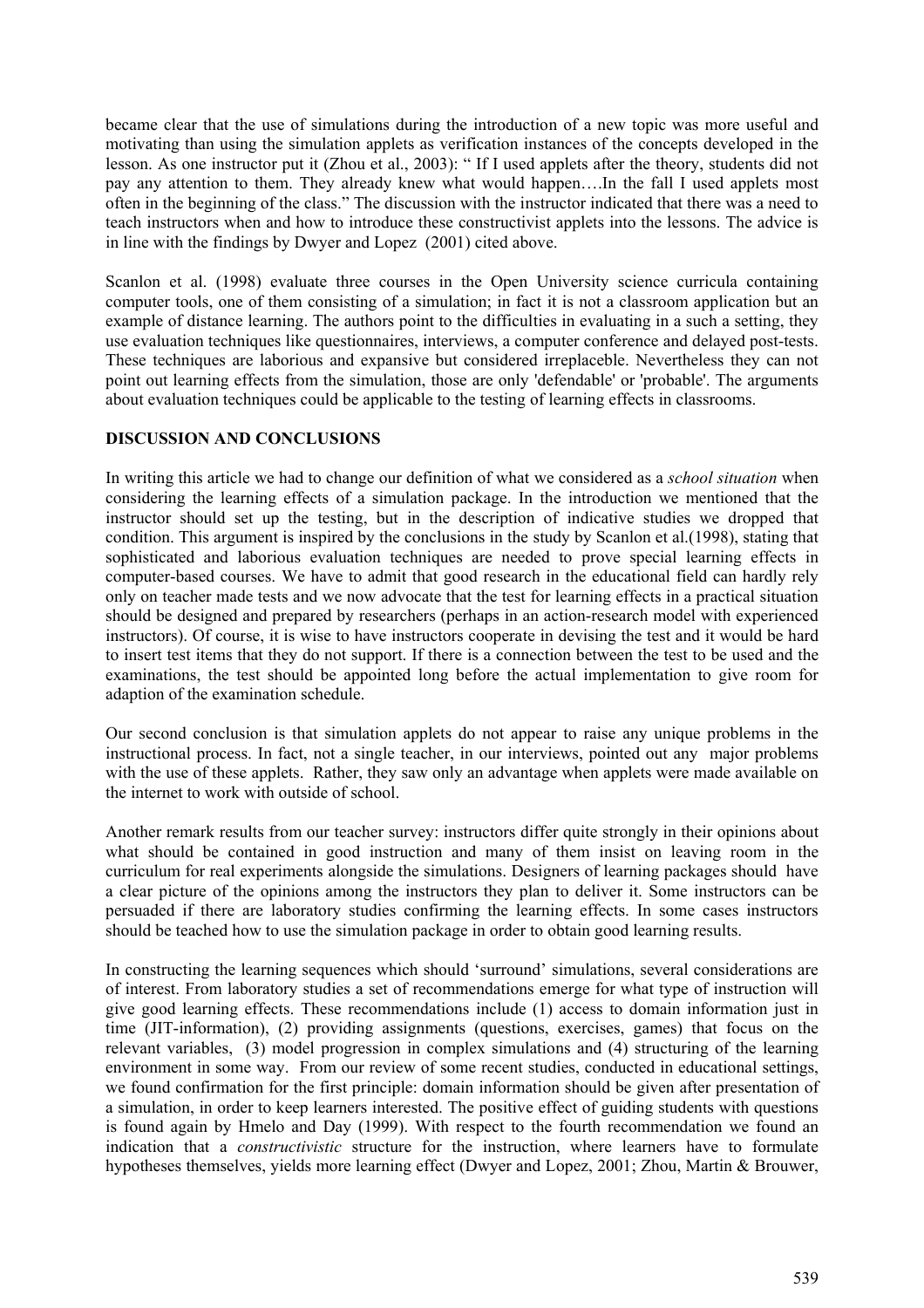2003); there is an interaction effect in the sense that learning is even better for students with more scientific epistemological beliefs (Windschitl & Andre, 1998). Student motivation seems to be better when a simulation is used as an introduction to a topic.

There remains one point for which the solution is not so easy to find. Research indicates that learning effects from simulations are often in the field of intuitive, or conceptual, knowledge. Few school and college curricula thus far have sufficiently valued conceptual learning enough to focus on it in the classroom and in the examinations. The technique for testing intuitive knowledge is yet more uncommon in schools. It is suggested by Scanlon et al. (1998) that the assessment of special learning effects, provoked by computer based tools like simulations, need specialized and laborious evaluation techniques, in particular in situations where part of the learning process takes place outside the school or institute. Much more research and development will be needed to bring school evaluation practices in line with laboratory settings, where the learning effects of a simulation environment are evaluated in a more sophisticated way.

## **REFERENCES**

Anderson, M. & Martin, B.E. (2002). Accel 2D Applet / Lesson Study. Edmonton, Canada: Kings Univiversity College (unpublished report).

Bayraktar, S. (2002). A Meta-Analysis of the Effectiveness of Computer-Assisted Instruction in Science Education. Journal of Research on Technology in Education, 34 (2). 173-188.

Dancy, M., Christian, W. & Belloni, M. (2002). Teaching with Physlets: Examples From Optics. The Physics Teacher, 40, 494-499.

Dwyer, W.M. & Lopez, V.E. (2001). Simulations in the Learning Cycle: A Case Study Involving "Exploring the Nardoo". In National Educational Computing Conference Proceedings. Chicago, june 2001.

Haertel, H. (2000). xyZET: A Simulation Program for Physics Teaching. Journal of Science Education and Technology, 9, (3), 275-286.

Hestenes, D., Wells, M. & Swackhammer, G. (1992). Force Concept Inventory. The Physics Teacher, 30, (3), 141-158.

van Heuvelen, A. (1991). Learning to think like a physicist: A review of research-based instructional strategies. American Journal of Physics, 59 (10), 891-897.

Hmelo, C. & Day, R. (1999). Conntextualized questioning to scaffold learning from simulations. Computers & Education, 32 (2) 151-164.

de Jong, T. & van Joolingen, W.R. (1998). Scientific Discovery Learning With Computer simulations of conceptual Domains. Review of Educational Research, 68, (2), 179-201.

Kelly, P.R. (1998). Transfer of Learning from a computer Simulation as Compared to a Laboratory Activity. Journal of Educational Technology Systems, 26 (4), 345-351.

Martin B.E., Austen D.J., Brouwer, W. and Laue, H. (2001) Designing Applets that Foster Construcitivsit Learning and Teaching In G.M. Chapman (ed), Computer Based Learning in Science, Proceedings of the 5<sup>th</sup> CBLIS-conference, Brno, Czech Republic. Leicester, UK: De Montfort University

Papadouris, N. & Constantinou, C.P. (2001). Systemaric analysis of the potential contribution of